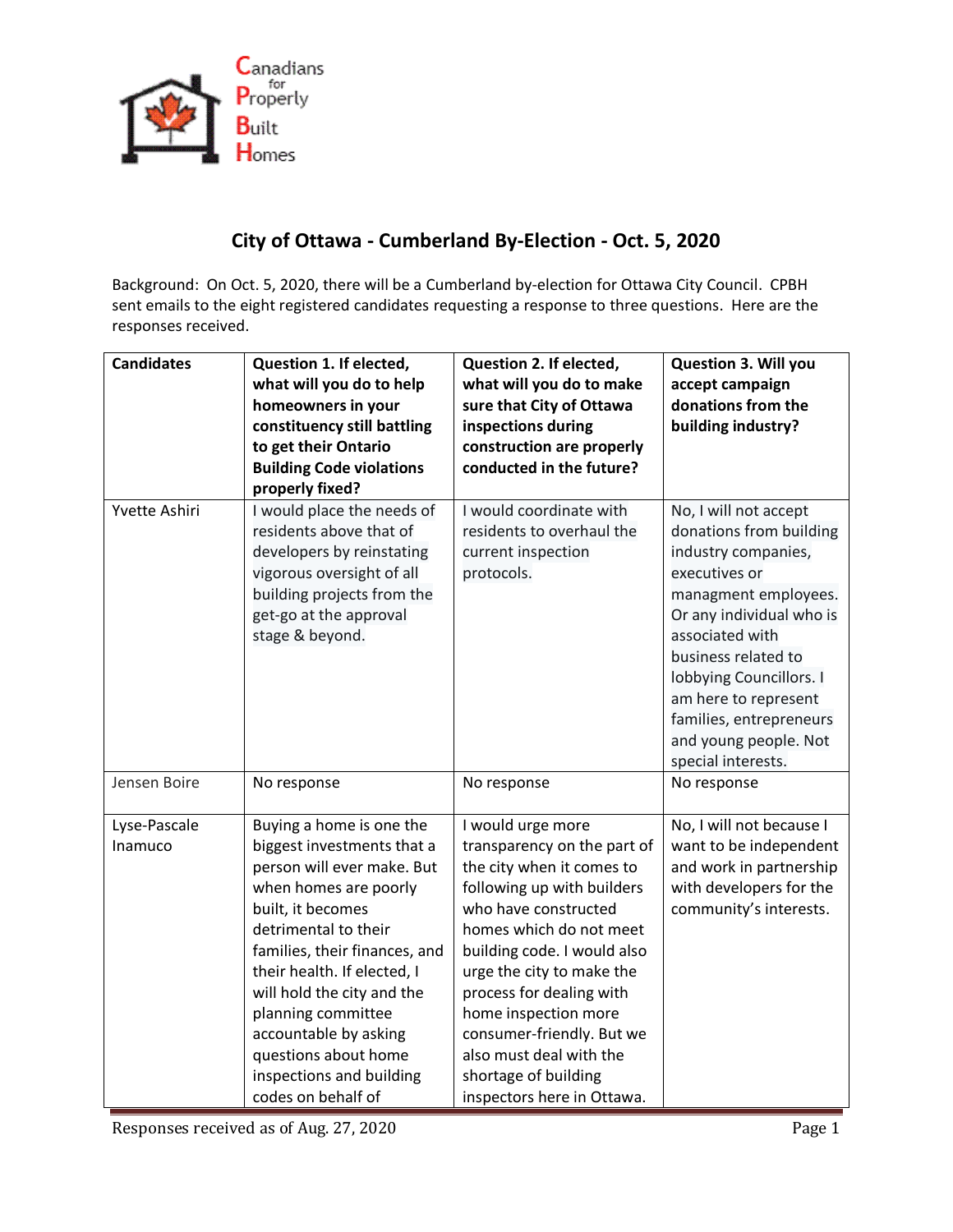

| residents. I will also urge                        | If elected, I would work   |  |
|----------------------------------------------------|----------------------------|--|
| City staff to follow-up on all                     | with colleges here in      |  |
| defective homes with a                             | Ottawa to ensure that we   |  |
| clear deadline.                                    | are training enough new    |  |
|                                                    | home inspectors to replace |  |
| I will also organize                               | those who are retiring. We |  |
| meetings with Tarion and                           | should also look at how to |  |
| homeowners experiencing                            | shift experienced          |  |
| building code defects to                           | construction workers into  |  |
| demand immediate                                   | inspectors.                |  |
| attention and action.                              |                            |  |
| Poorly built homes are a                           |                            |  |
| public health and safety                           |                            |  |
| issue that requires serious                        |                            |  |
| and urgent action.                                 |                            |  |
|                                                    |                            |  |
| I will hold information                            |                            |  |
| sessions for the community                         |                            |  |
| with the City and Tarion to                        |                            |  |
| take steps that will help<br>resolve radon issues. |                            |  |
|                                                    |                            |  |
| I will look at outstanding                         |                            |  |
| occupancy permits in new                           |                            |  |
| housing developments and                           |                            |  |
| work to find out why their                         |                            |  |
| status is not complete. If                         |                            |  |
| it's due to house defects, I                       |                            |  |
| will work toward getting                           |                            |  |
| the City to get these cases                        |                            |  |
| resolved more quickly.                             |                            |  |
| Indeed, building code                              |                            |  |
| violations prevent the City                        |                            |  |
| to issue a final occupancy                         |                            |  |
| permit.                                            |                            |  |
|                                                    |                            |  |
| I will hold community                              |                            |  |
| meetings to bring                                  |                            |  |
| homeowners together with                           |                            |  |
| Tarion and the City in order                       |                            |  |
| to get homes properly fixed                        |                            |  |
| and a resolution of issues.                        |                            |  |
|                                                    |                            |  |
| I will also request that what                      |                            |  |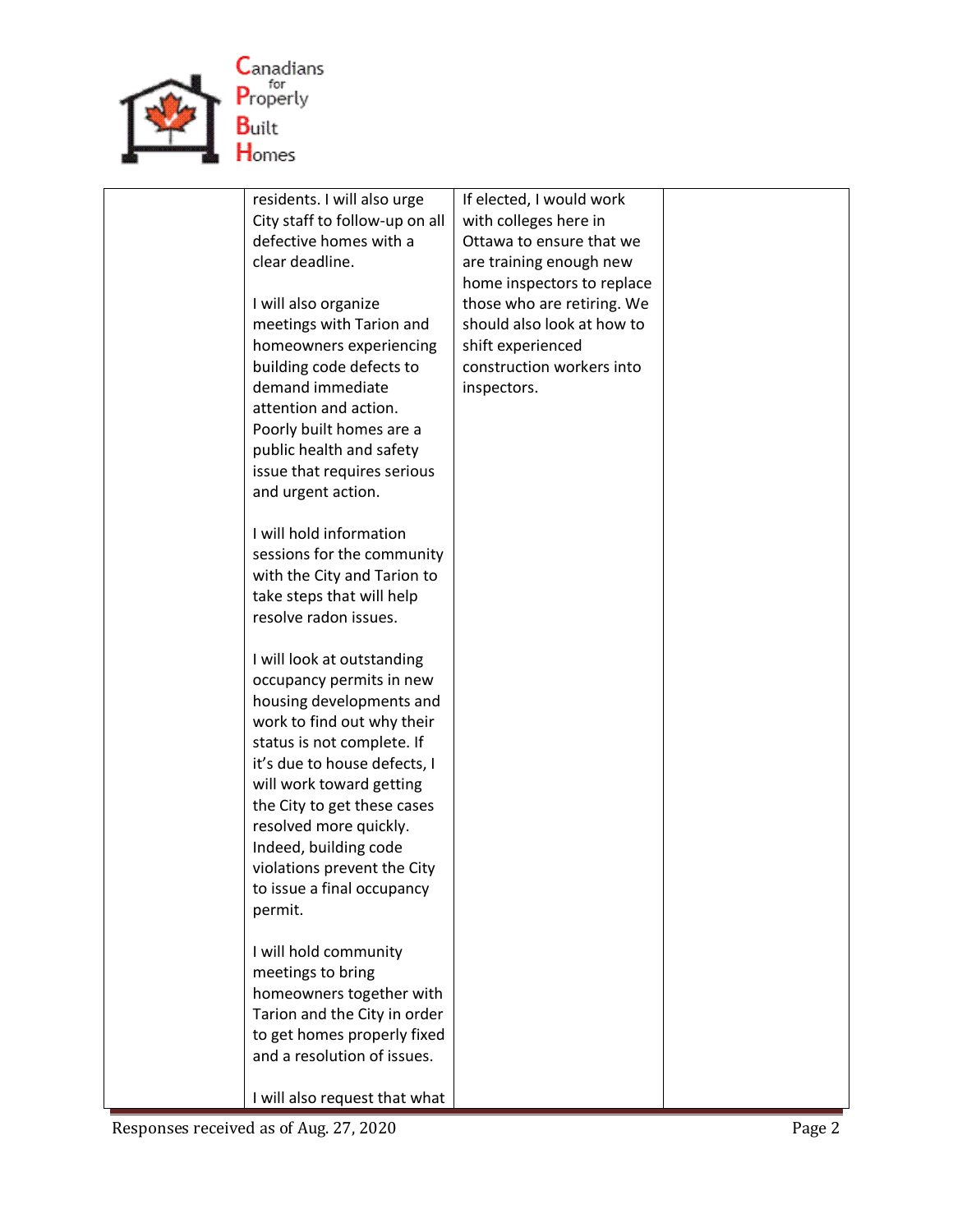

|                        | was promised to<br>homeowners, like those<br>residing in Cardinal Creek<br>Village for example, be<br>realized: community<br>centre, reliable and<br>frequent bus service, a<br>school.<br>I will create a Cardinal<br>Creek Task Force and an<br>Avalon Task Force that will<br>present recommendations<br>to developers and the City.<br>I will present a motion to<br>change the statement that<br>« City shall grant building<br>permits » to « City might<br>grant building permits if<br>developer is in good<br>standing ».                       |                                                                                                                                                                                                                                                                                                                                                                                                                                                                                                                                                                               |                                                                                                                                                                                                                                                                                                                                                                                                                                                                        |
|------------------------|----------------------------------------------------------------------------------------------------------------------------------------------------------------------------------------------------------------------------------------------------------------------------------------------------------------------------------------------------------------------------------------------------------------------------------------------------------------------------------------------------------------------------------------------------------|-------------------------------------------------------------------------------------------------------------------------------------------------------------------------------------------------------------------------------------------------------------------------------------------------------------------------------------------------------------------------------------------------------------------------------------------------------------------------------------------------------------------------------------------------------------------------------|------------------------------------------------------------------------------------------------------------------------------------------------------------------------------------------------------------------------------------------------------------------------------------------------------------------------------------------------------------------------------------------------------------------------------------------------------------------------|
| <b>Catherine Kitts</b> | To answer your first<br>question regarding helping<br>homeowners in my<br>constituency who are still<br>attempting to get their<br><b>Ontario Building Code</b><br>violations addressed, I<br>would work with our<br>provincial counterparts,<br>who have justification over<br>TARION, to make sure<br>every homeowner is<br>treated fairly. I believe that<br>my skills would allow me to<br>leverage those community<br>and governmental<br>networks to ensure that we<br>are able to bring this issue<br>to the right level of<br>government to seek | Your second question<br>asked if I was elected, what<br>would I do to make sure<br>that City of Ottawa<br>inspections during<br>construction are properly<br>conducted in the future. I<br>believe that we need to<br>hire more inspectors for<br>the city to effectively<br>review new homes coming<br>on the market. A simple<br>answer, I realize, but the<br>challenge is as it is the city<br>building inspectors who<br>approve properties for the<br>next phase of construction,<br>according to the building<br>permits, when there are<br>large volumes of builds to | To your final question,<br>similar to my campaign<br>in 2018 (when I came<br>second by only 264<br>votes on a very tight<br>budget!), my campaign<br>is a grassroots<br>campaign and I remain<br>grateful for the support<br>that my friends and<br>family provide me with<br>their volunteer hours,<br>donations of skills, and<br>of course, financial<br>support.<br>That said, campaigns<br>are expensive and I am<br>willing to accept all<br>personal donations. |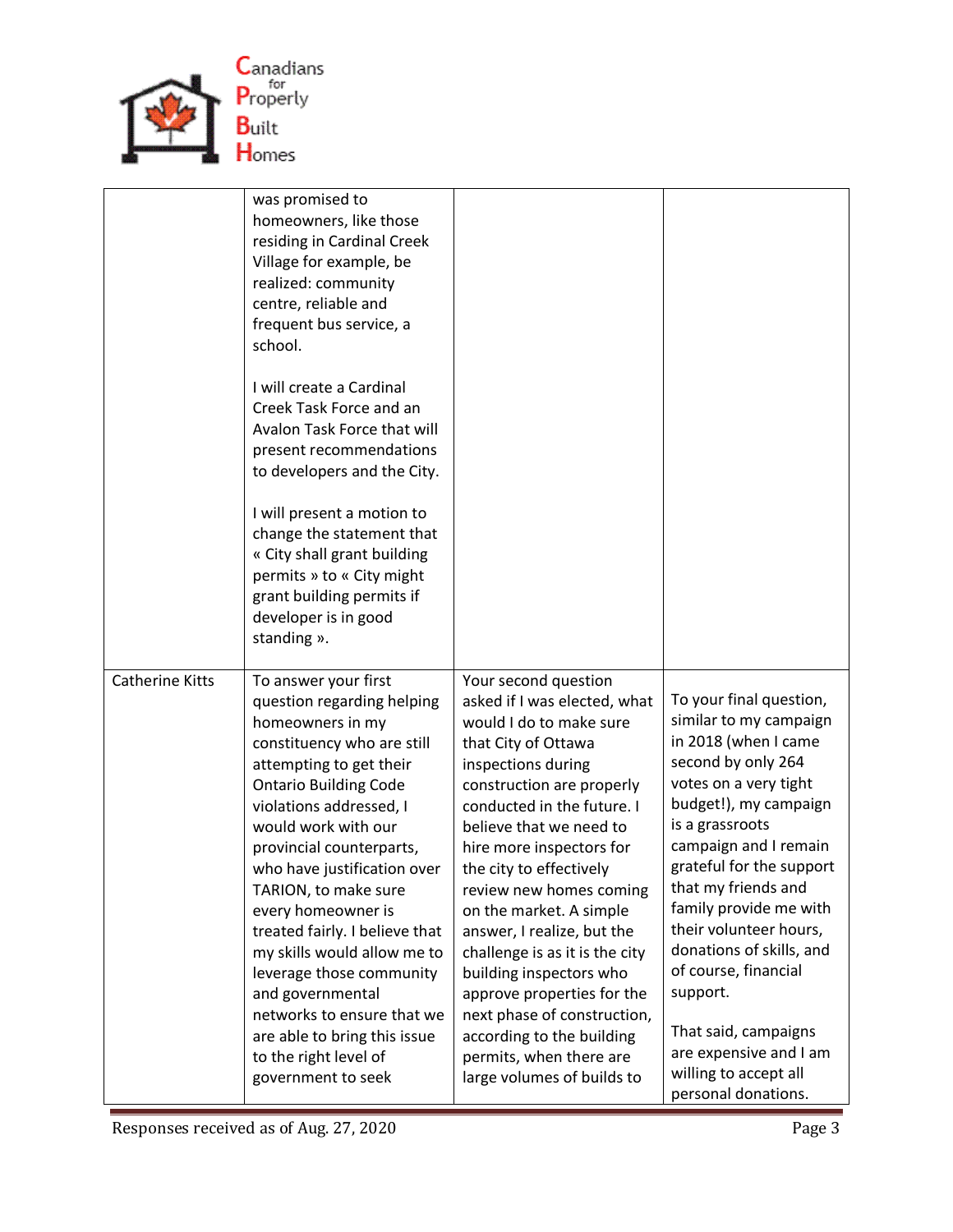

|                | resolution and action.<br>Residents need someone<br>who is willing to advocate<br>on their behalf, and I<br>believe that it is a<br>fundamental responsibility<br>of being a city councillor.                                                                                                                                                                                        | approve, they have to rush.<br>This creates a larger risk of<br>error. I believe that a<br>solution to this would be to<br>hire more inspectors for<br>the city, especially as our<br>city grows and the number<br>of builds increase.                                                                                                                                                                                                                                                                                                                                                                                                                              | However, I am not in<br>anyone's pocket, nor<br>can I be bought for<br>\$1,200. I, too, am quite<br>concerned about the<br>appearance of a conflict<br>of interest in accepting<br>personal donations, and<br>assure you that no<br>donation would prevent<br>me from working in the<br>best interest of the<br>residents I am elected<br>to represent. Holding<br>developers to a high<br>standard of<br>accountability is<br>something you can<br>expect from me, if<br>elected. |
|----------------|--------------------------------------------------------------------------------------------------------------------------------------------------------------------------------------------------------------------------------------------------------------------------------------------------------------------------------------------------------------------------------------|---------------------------------------------------------------------------------------------------------------------------------------------------------------------------------------------------------------------------------------------------------------------------------------------------------------------------------------------------------------------------------------------------------------------------------------------------------------------------------------------------------------------------------------------------------------------------------------------------------------------------------------------------------------------|------------------------------------------------------------------------------------------------------------------------------------------------------------------------------------------------------------------------------------------------------------------------------------------------------------------------------------------------------------------------------------------------------------------------------------------------------------------------------------|
| Denis Labreche | first I would setup a<br>meeting to identify all<br>concerned homeowners<br>and to asked them to<br>provide a list of issues to<br>us. Then depending on<br>jurisdiction I would<br>discuss the issues with<br>the builder inspector<br>supervisors to examine<br>what can be done to<br>create a case to have the<br>builders fix these issues<br>and see how the City can<br>help. | the second question is<br>harder. There is still it<br>seems a lack of inspectors.<br>What we would need is to<br>create a partnership with<br>either Colleges and<br>Universities to create a<br>program or promote the<br>programs in place with them<br>to recruit additional<br>inspectors. This would also<br>be combined with re-hiring<br>some former inspectors that<br>recently retired on contracts<br>to fill the void and bring back<br>some experience. I work at<br>the federal government and<br>many time we re-hire recent<br>retirees to help junior<br>employees during transition<br>periods to help them acquire<br>on site training and learn | My modest campaign is<br>all financed personally<br>by myself only.<br>I will not be accepting<br>donations from the<br>building industry.                                                                                                                                                                                                                                                                                                                                         |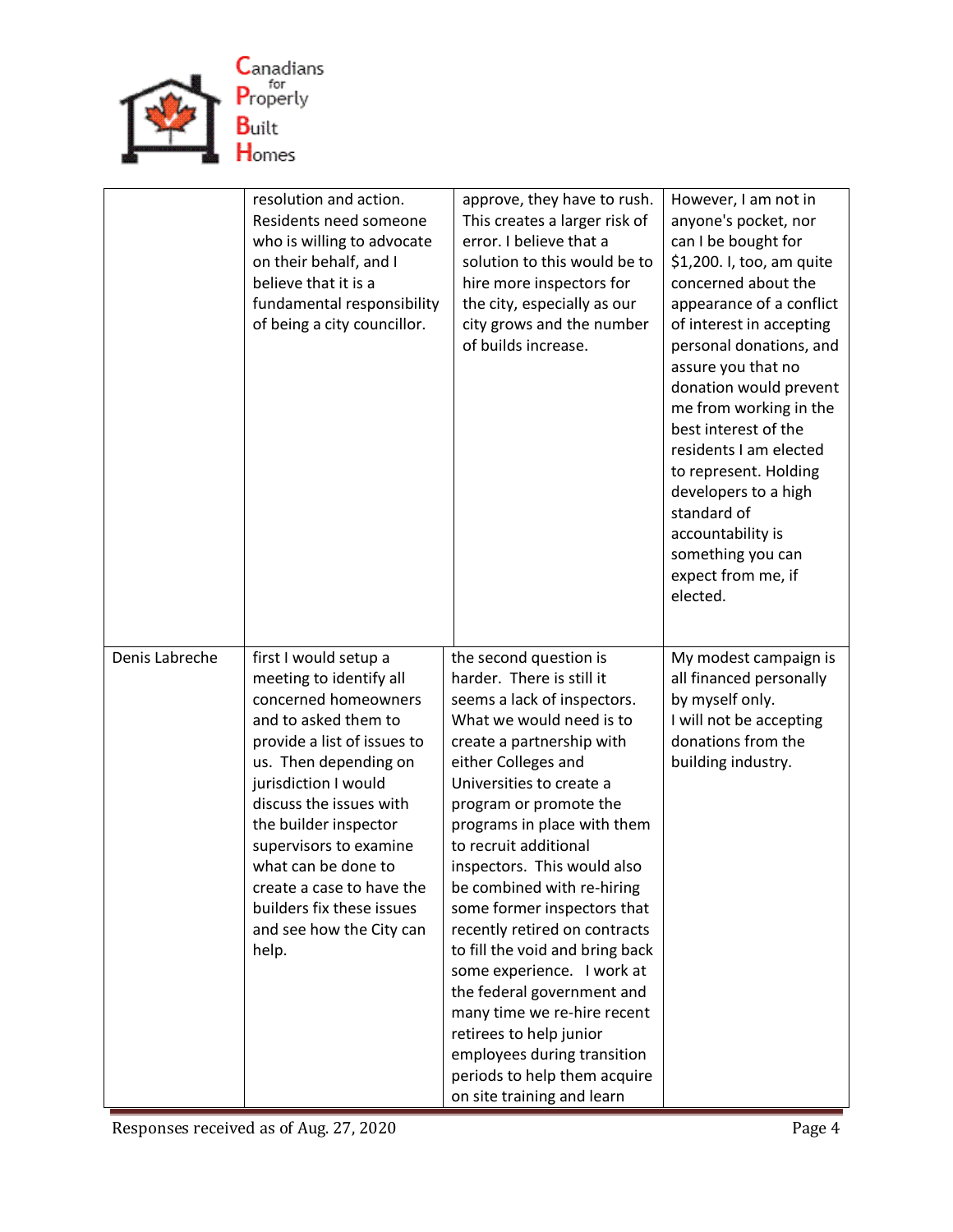

|                       |                                                                                                                                                                                                                                                                                                                                                                                                                                     | from inspectors with years<br>of experience. There are<br>no easy solutions but a good<br>plan in place would help<br>ease the demand and<br>alleviate the issues. We also<br>need to slow down the<br>process and the pressure by<br>the builders so the<br>inspections are done<br>properly.<br>I would also bring this issue<br>to other Councillors that are<br>in similar situations where<br>there have been lots of new<br>construction in the past 3-5<br>years, including Riverside<br>South, Barrhaven and also in<br>Findley Creek.                            |                                                                                                                                                                                                                                                       |
|-----------------------|-------------------------------------------------------------------------------------------------------------------------------------------------------------------------------------------------------------------------------------------------------------------------------------------------------------------------------------------------------------------------------------------------------------------------------------|---------------------------------------------------------------------------------------------------------------------------------------------------------------------------------------------------------------------------------------------------------------------------------------------------------------------------------------------------------------------------------------------------------------------------------------------------------------------------------------------------------------------------------------------------------------------------|-------------------------------------------------------------------------------------------------------------------------------------------------------------------------------------------------------------------------------------------------------|
| <b>Bruce Faulkner</b> | No response                                                                                                                                                                                                                                                                                                                                                                                                                         | No response                                                                                                                                                                                                                                                                                                                                                                                                                                                                                                                                                               | No response                                                                                                                                                                                                                                           |
| Craig MacAulay        | No response                                                                                                                                                                                                                                                                                                                                                                                                                         | No response                                                                                                                                                                                                                                                                                                                                                                                                                                                                                                                                                               | No response                                                                                                                                                                                                                                           |
| Mark Scharfe          | <b>Building code</b><br>violations: Your elected<br>representative has to<br>investigate any of the<br>complaints that come<br>through his/her office. I<br>can tell you that I have<br>been a police officer for<br>almost 30 years, as well<br>as a farmer that has built<br>a number of buildings, as<br>well as my own house. I<br>am "not" easily fooled,<br>and will certainly do what<br>i can to address these<br>concerns. | Our city staff are required to<br>do inspections that are<br>complete and<br>competent. Sometimes,<br>people slip into the system<br>that should not be there, or<br>do not do their jobs. It<br>happens with the<br>policewhen to much force<br>is usedin the school<br>system when pedophiles are<br>teachers, when lawyers<br>have to have their stamps<br>seized because of fraud. I<br>will do what I can to ensure<br>homeowners are not taken<br>advantage of. This is the<br>best I can do. In a<br>democracy like ours, people<br>do not expect our politicians, | I have "not", nor will I<br>ever, be accepting<br>money from the<br>building industry. Your<br>municipal councillor<br>must represent<br>everyone in the<br>community, and should<br>not be seen to<br>represent one group of<br>people over another. |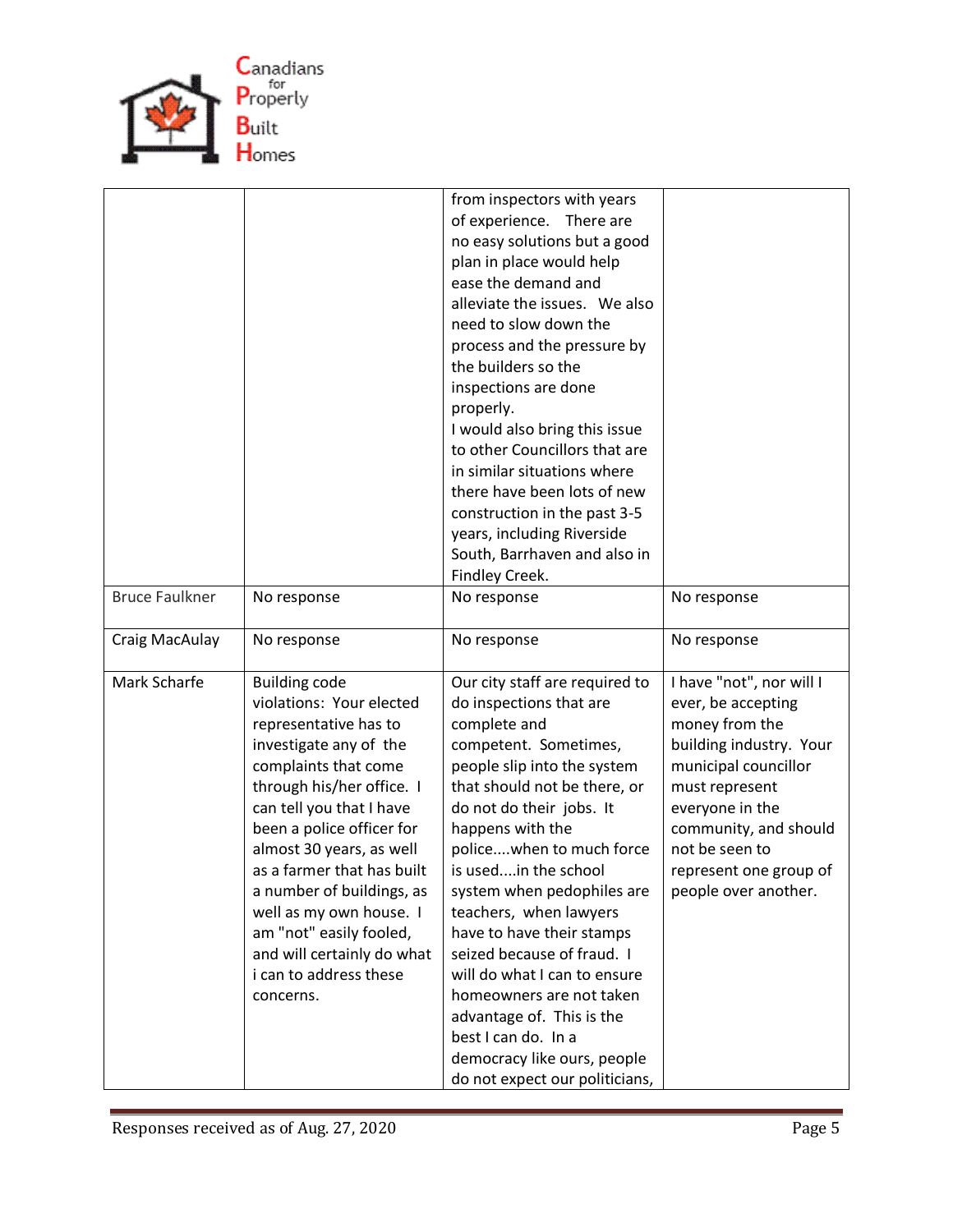

|                   |                                                                                                                                                                                                                                                                                                 | police officers, and judges to<br>be "rocket scientists", but<br>they have to honest and fair.                                                                                                                                                                                                                             |                                                                                                                                                                                                |
|-------------------|-------------------------------------------------------------------------------------------------------------------------------------------------------------------------------------------------------------------------------------------------------------------------------------------------|----------------------------------------------------------------------------------------------------------------------------------------------------------------------------------------------------------------------------------------------------------------------------------------------------------------------------|------------------------------------------------------------------------------------------------------------------------------------------------------------------------------------------------|
| Patrick Uguccioni | I would take these steps<br>to assist the<br>homeowners.<br>I would get a briefing<br>from the City Building<br>Code Director on the<br>current state of the<br><b>Building Code issues for</b><br>these homes, including<br>any legal actions<br>underway. While the<br>builder and Tarion are | When the story referenced<br>first was reported, and<br>generally over the last<br>several years, the City<br>acknowledged a problem<br>with getting and keeping an<br>adequate supply of<br>experienced building<br>inspectors.<br>The City promised action to<br>correct the situation,<br>including a program to enlist | My little sister, my big<br>brother, my boss,<br>friends, mentors,<br>colleagues, and, yes,<br>individuals who have<br>helped build this city,<br>are contributing to my<br>election campaign. |
|                   | clearly the main parties<br>responsible, the City has<br>publicly acknowledged<br>staffing issues in the<br><b>Building Code Services</b><br>Branch as an aggravating<br>factor.                                                                                                                | new young inspectors in<br>university and get them<br>committed to careers with<br>the City doing inspections. I<br>would be briefed on where<br>the City is on hiring and<br>retaining inspectors, and the<br>rate of attrition. We also                                                                                  |                                                                                                                                                                                                |
|                   | The City gave occupancy<br>permits, so the City bears<br>some responsibility if<br>work was not completed<br>in compliance with the<br><b>Ontario Building Code.</b>                                                                                                                            | need to know how many<br>inspectors are working in the<br>east-end, to ensure there is<br>a balanced use of resources<br>across the city.                                                                                                                                                                                  |                                                                                                                                                                                                |
|                   | I would meet with<br>property owners to get<br>an update on their<br>progress with the<br>developer and Tarion, the<br>provincial warranty<br>agency.                                                                                                                                           | If the City has not made<br>meaningful progress, this<br>issue would have to be<br>addressed with the General<br>Manager of the department,<br>the Chair of Planning<br>Committee, and ultimately<br>full City Council.                                                                                                    |                                                                                                                                                                                                |
|                   | I would make the case to<br>the Ontario Government<br>with regard to these                                                                                                                                                                                                                      | As well, on taking office, I<br>would raise this matter with<br>the Auditor General, as                                                                                                                                                                                                                                    |                                                                                                                                                                                                |